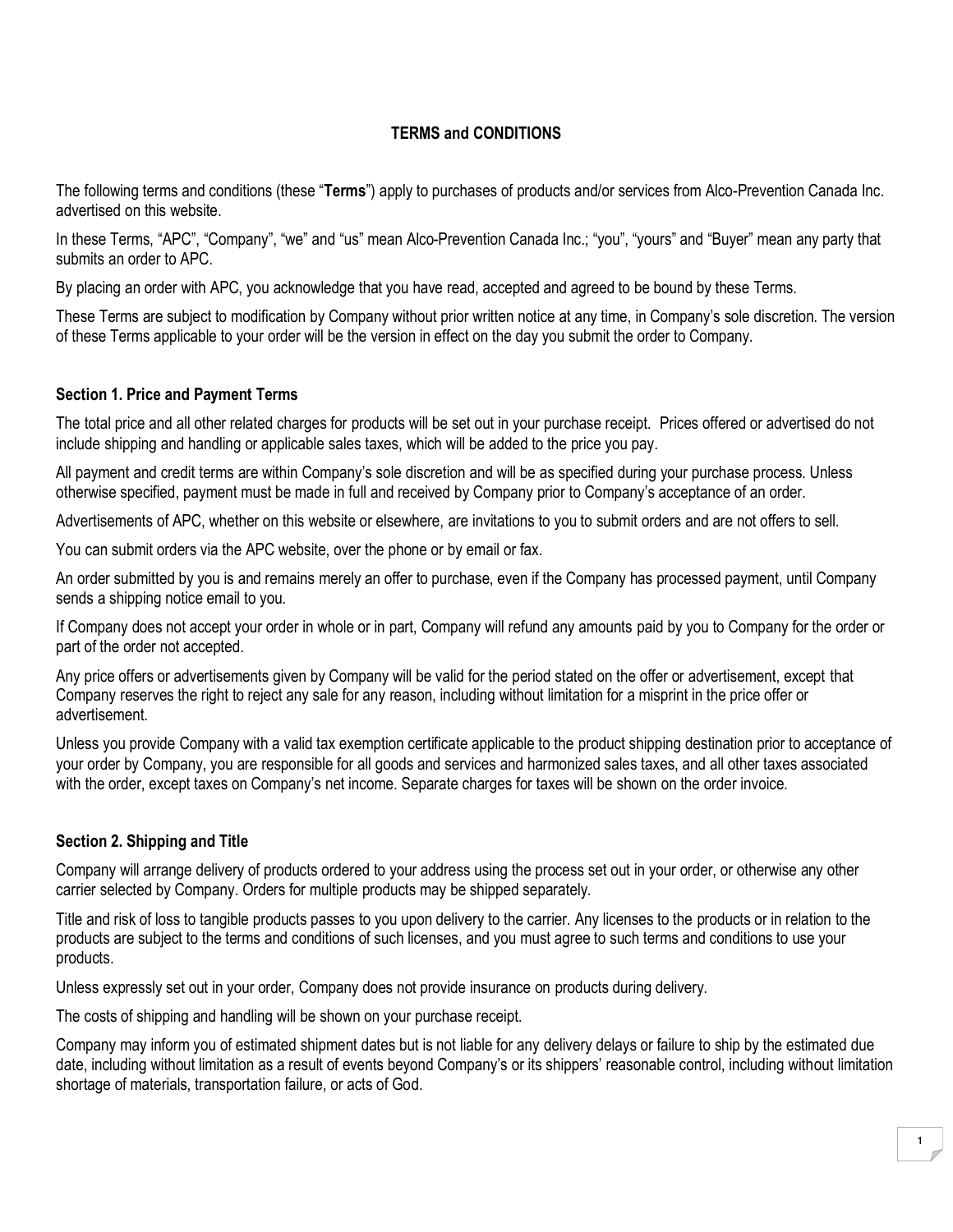#### **Section 3. Returns and Exchanges**

Except if you cancel your order before it has shipped, no refunds or exchanges of the products will be permitted.

Refunds on offers or purchases made with a credit card will only be credited to the same card.

#### **Section 4. Product Changes**

Products may change or be discontinued at any time. Company will deliver products that have similar characteristics of the products you ordered, but minor changes between what is delivered and what is described online are possible. Company may ship products with minor specifications changes, provided that there is materially the same functionality, performance and characteristics of the ordered products.

Products may differ slightly from those depicted in any illustrations, photography or descriptions on Company website or elsewhere.

## **Section 5. Exclusion of Warranty and Disclaimers**

EXCEPT AS EXPRESSLY SET OUT IN THESE TERMS, COMPANY DISCLAIMS ALL WARRANTIES AND CONDITIONS, EXPRESS OR IMPLIED, IN RESPECT OF PRODUCTS, INCLUDING, WITHOUT LIMITATION, STATUTORY OR IMPLIED WARRANTIES AND CONDITIONS OF MERCHANTABILITY AND FITNESS FOR A PARTICULAR PURPOSE. NO ORAL OR WRITTEN INFORMATION, PHOTOGRAPHS, ADVERTISEMENTS OR ADVICE GIVEN BY COMPANY, ITS AGENTS OR EMPLOYEES WILL CREATE A REPRESENTATION, WARRANTY OR CONDITION OR IN ANY WAY DETRACT FROM THE SCOPE OF THIS DISCLAIMER. THE ONLY WARRANTY APPLICABLE TO PRODUCTS THAT WE SELL IS THAT PROVIDED BY THE MANUFACTURER TO US. WE WILL ASSIGN THAT TO YOU UPON REQUEST, IF PERMISSIBLE AT LAW, AND AT YOUR COST.

Subject to Sections 2 and 4 of these Terms, Company warrants that you will be sent the products you order. If the order you receive does not contain the products you ordered, or if the quantity of products does not match the quantity ordered, you must contact Company not later than 24 hours of receiving the order. Provided that you notify Company within 24 hours after receiving your order of any discrepancies with it, Company agrees to investigate the order, and if Company determines, in its sole discretion, that you did not receive the products you ordered, Company may elect to: (a) issue a refund for the products you have not received; (b) ship you replacement Products; or (c) take such other remedial action as Company determines.

YOU ARE SOLELY RESPONSIBLE FOR THE USE OR MISUSE OF THE PRODUCTS YOU ORDER. YOU REPRESENT AND WARRANT THAT YOU WILL ONLY USE THE PRODUCTS IN ACCORDANCE WITH THE MANUFACTURER'S INSTRUCTIONS. YOU WAIVE AND RELEASE COMPANY FROM ANY CLAIM, SUIT, EXPENSE, OR LIABILITY THAT ARISES FROM OR IS ANY WAY RELATED TO YOUR USE, MISUSE, OR FAILURE TO USE THE PRODUCTS.

TO THE MAXIMUM EXTENT PERMITTED BY LAW, COMPANY'S TOTAL AGGREGATE LIABILITY ARISING FROM OR RELATING TO THIS AGREEMENT SHALL NOT EXCEED THE TOTAL AMOUNT YOU PAID TO COMPANY FOR THE PRODUCT GIVING RISE TO YOUR CLAIM, AND IRRESPECTIVE OF WHETHER SUCH CLAIM ARISES IN CONTRACT, TORT, OR OTHERWISE AT LAW.

YOU AGREE THAT IN NO EVENT SHALL OUR LIABILITY TO YOU INCLUDE INCIDENTAL, CONSEQUENTIAL, SPECIAL, EXEMPLARY OR PUNITIVE DAMAGES. THE TERM "CONSEQUENTIAL DAMAGES" SHALL INCLUDE, BUT SHALL NOT BE LIMITED TO, COST FOR LABOUR, LOSS OF ANTICIPATED PROFITS, LOSS OF USE, LOSS OF REVENUE, AND COST OF CAPITAL.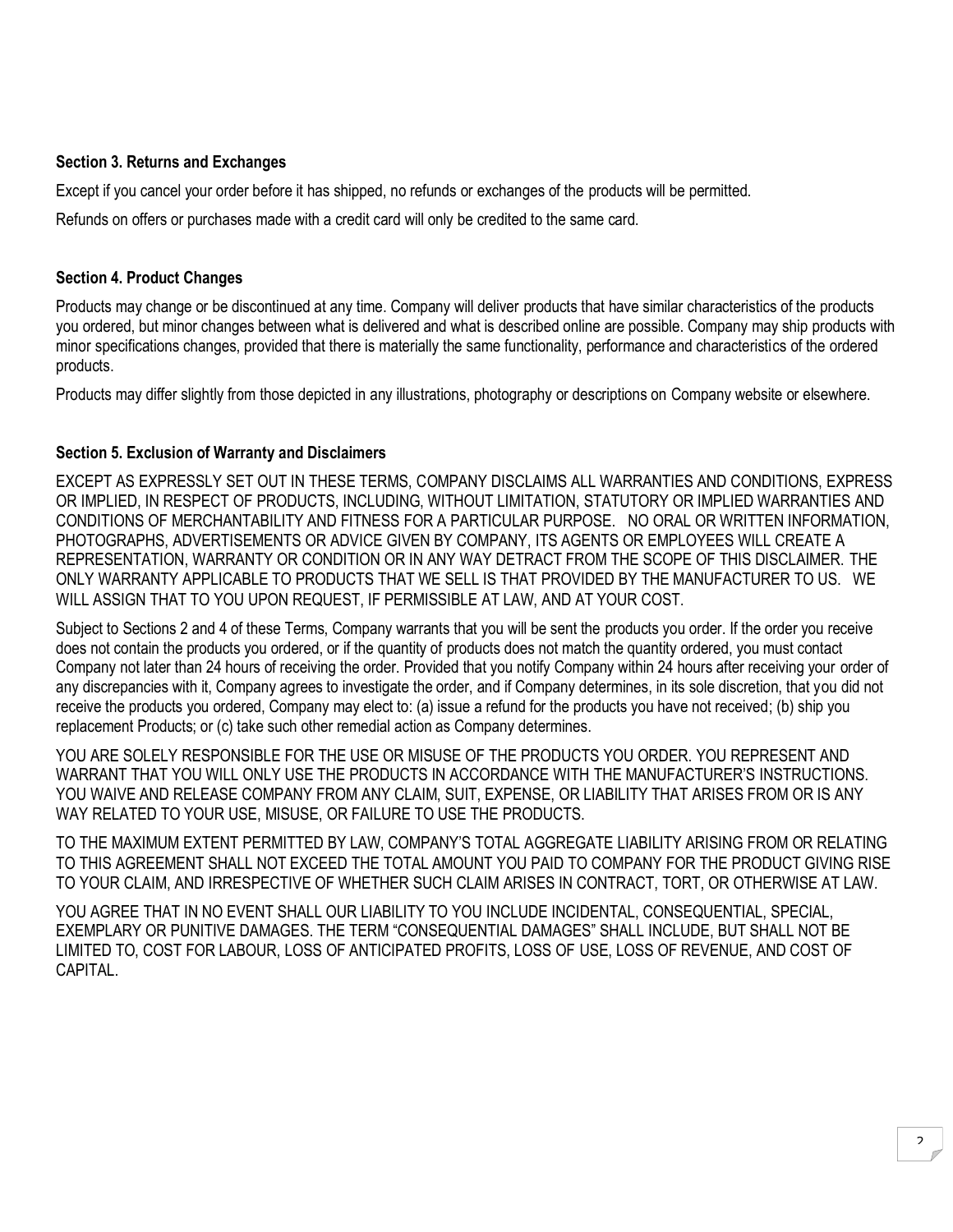## **Section 6. Entire Agreement**

These Terms set forth the entire agreement of the parties with respect to its subject matter. These Terms may not be altered, supplemented, or amended by the use of any other documents. Any attempt to alter, supplement or amend this document or to enter an order for products that are subject to additional or altered terms and conditions will be null and void. These Terms may be changed by Company at any time, in its sole discretion without prior notice, with respect to any future sales or transactions with you.

#### **Section 7. Governing Law, Disputes and Language**

These Terms and the subject matter of these Terms and all related matters will be governed by the laws of the Province of Quebec, Canada and the laws of Canada applicable in Quebec, excluding any laws that implement the *United Nations Convention on Contracts for the International Sale of Goods* or the U.S. *Uniform Commercial Code*, and excluding any conflict of laws rules. Subject to the following paragraph, you submit to the exclusive jurisdiction of the courts of the Province of Quebec.

To the extent permitted by applicable law, unless Company agrees otherwise, any claim, dispute or controversy, whether in contract or tort, pursuant to statute or regulation, or otherwise, and whether pre-existing, present or future, arising out of or relating to the Products, this Website, the General Terms and these Terms (each, a "Claim") will be determined by final and binding arbitration to the exclusion of the courts. Where applicable, arbitration will be conducted in Quebec on a simplified and expedited basis by one arbitrator pursuant to the current laws and rules relating to commercial arbitration in the province or territories in which you reside on the date of the notice.

The foregoing does not, however, preclude Company from seeking injunctive relief in other jurisdictions when necessary to protect its interests. You agree that any dispute resolution proceedings will be conducted only on an individual basis and not in a class, consolidated or representative action. If for any reason a Claim proceeds in court rather than in arbitration, you waive any right to a jury trial.

These Terms have been drawn up in the English language at the express request of the parties. *Les présentes modalités ont été rédigées en anglais à la demande expresse des parties.*

## **Section 8. Export Controls**

The products sold under these Terms may be subject to applicable Canadian, United States and other export control laws and regulations. You agree you are responsible for ensuring compliance with such laws and regulations. Without limiting the generality of the previous sentence, you acknowledge and agree that you may be required to obtain export permits to export Products on Canada's Export Control List, or to a country on Canada's Area Control List or if the Products are of United States origin.

#### **Section 9. Notices**

Except as explicitly stated otherwise, you can send notices to Company only to [info@alcoprevention.com.](mailto:info@alcoprevention.com) Except as explicitly stated otherwise, Company can send notices to any email address you provide to Company. Notice will be deemed given 24 hours after the email is sent.

#### **Section 10. General**

The relationship between Company and you will be that of independent contractors, and neither of us nor any of our respective officers, agents or employees will be held or construed to be partners, joint ventures, fiduciaries, employees or agents of the other as a result of these Terms. The failure of Company to assert a right hereunder or to insist upon compliance with any term or condition will not constitute a waiver of that right or excuse any subsequent non-performance of any such term or condition by you. The headings used in these Terms are included for convenience only and will not limit or otherwise affect these Terms. If any provision of these Terms will be ruled unenforceable, then the remainder will be enforced to the extent permissible.